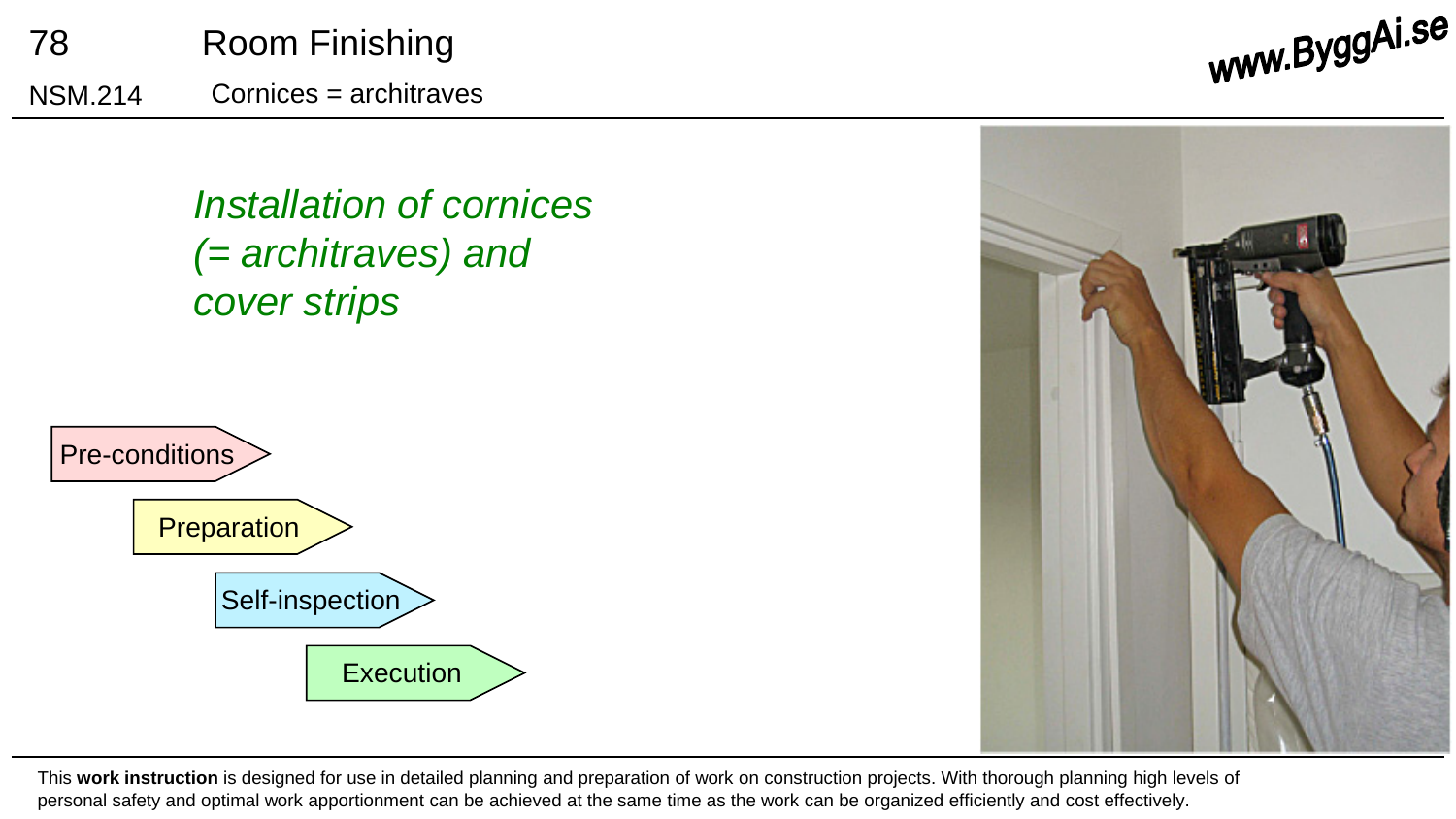# <span id="page-1-0"></span>Safety — Risk assessment

| Work activity & Problem                         | P   | $\mathsf{C}$ | $Risk = P^*C$ | Action                             |
|-------------------------------------------------|-----|--------------|---------------|------------------------------------|
| Overloading, stretching                         | 10  | 50           | 500           | Use the transport and lifting aids |
| Cluttered workplace = Twisting or fall injuries | 3   | 70           | 210           | Regular tidying                    |
| Sawing and drilling                             | 0,5 | 100          | 50            |                                    |
|                                                 |     |              |               |                                    |

|                   |           | Assessment of probability |                     |           | Assessment of consequences |                                   |
|-------------------|-----------|---------------------------|---------------------|-----------|----------------------------|-----------------------------------|
| Probability = $P$ | $P = 0.1$ | Very unlikely             | (<1 times/10 years) | $C = 0.5$ | Trifle                     |                                   |
| $Consequence = C$ | $P = 1$   | Unlikelv                  | (1 times/10 years)  | $C=1$     | Tinv                       | (1 - 2 days sick leave)           |
| $Risk = P * C$    | $P = 3$   | Low probability           | (1 times/3 years)   | $C=5$     | Small                      | (3 - 7 days sick leave)           |
|                   | $P = 10$  | Relative probability      | (1 times/year)      | $C = 15$  | Tactile                    | (8-29<br>$ "$ $ \rangle$          |
|                   | $P = 30$  | Probable                  | (1 times/month)     | $C = 70$  | Severe                     | $\cdot$ " $\cdot$ )<br>$(30-299)$ |
|                   |           |                           |                     | $C = 500$ | Very severe                | $ "$ $ )$<br>(>300                |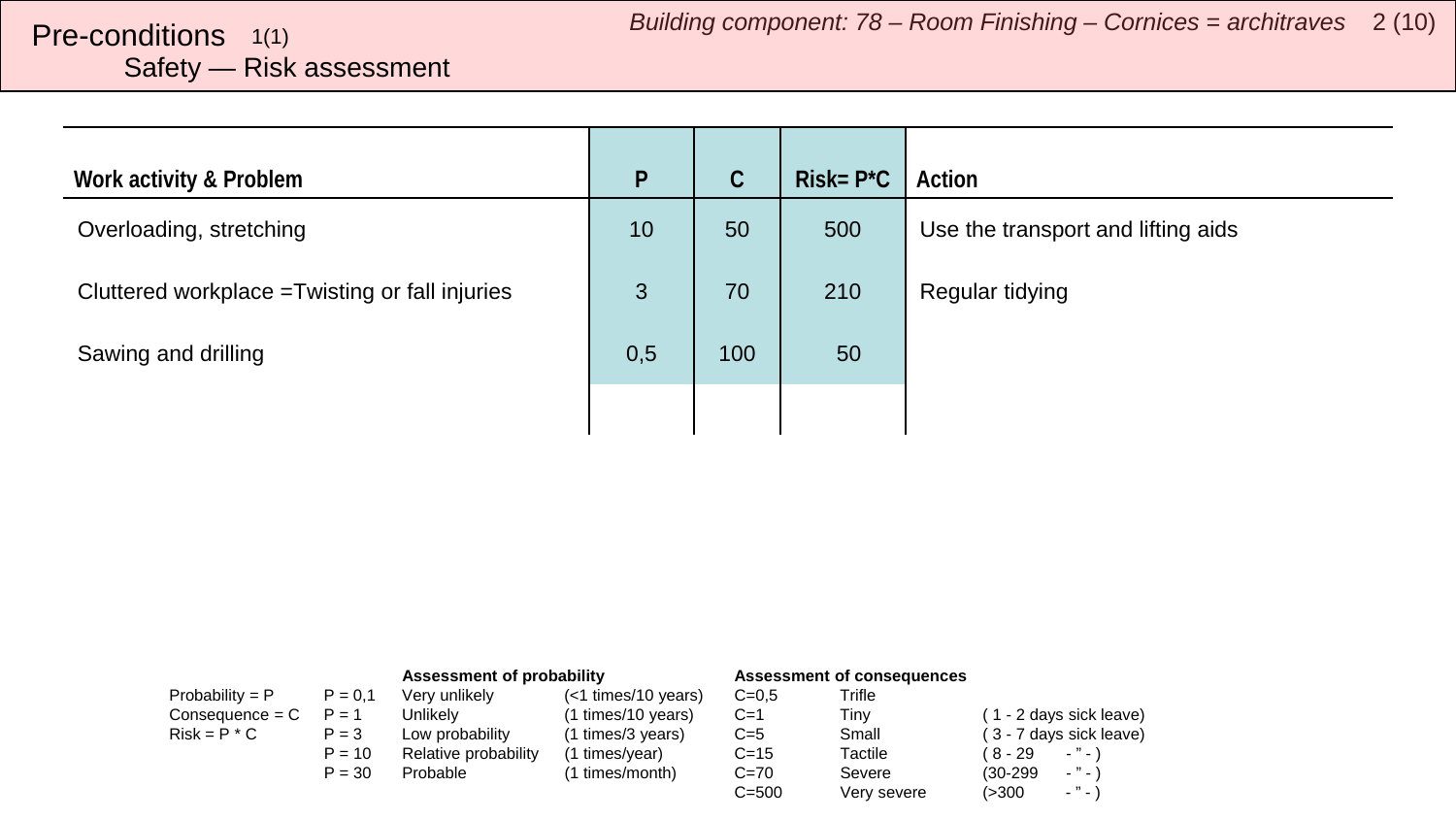<span id="page-2-0"></span>Equipment and materials Preparation 1(2)

 $\square$  Measuring tape or yardstick

 $\square$  Marking pen

□ Hammer

□ Circular saw

 $\Box$  A hammer drill for concrete walls

 $\square$  Bench/table saw, miter saw

□ Sandpaper

□ Vacuum cleaner

 $\square$  Garbage bag

## **Materials:**

□ Cover strips □ Nails  $\Box$  Nail Plugs (possibly)

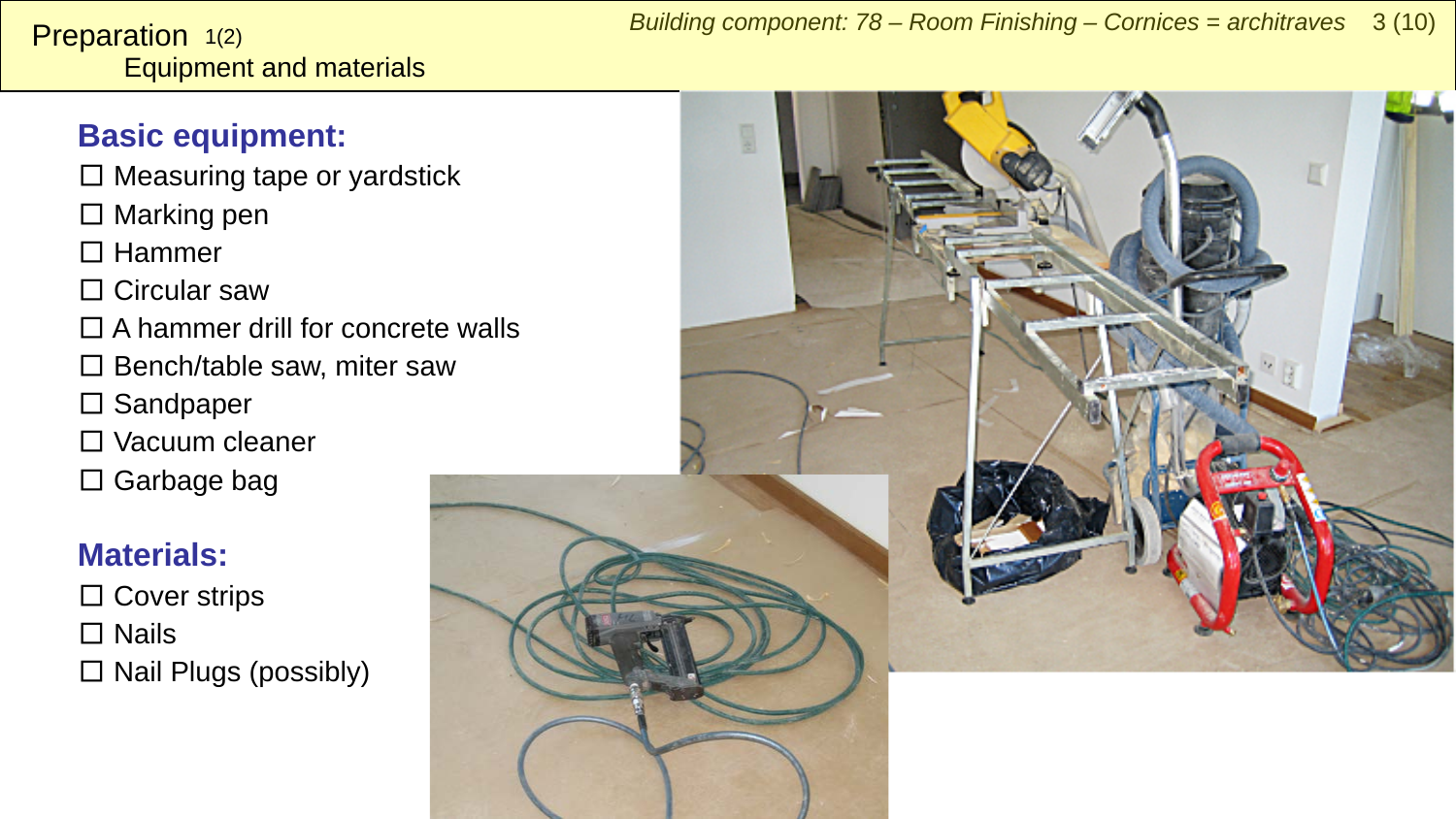Deliveries - logistics Preparation 2(2)

## *Unloading and transporting on site*

A not uncommon sight - site manager and a supervisor carry in skirtings and cover strips before it starts raining.

The cover strips will take some space and must be kept dry.

> Tolerancecut strips



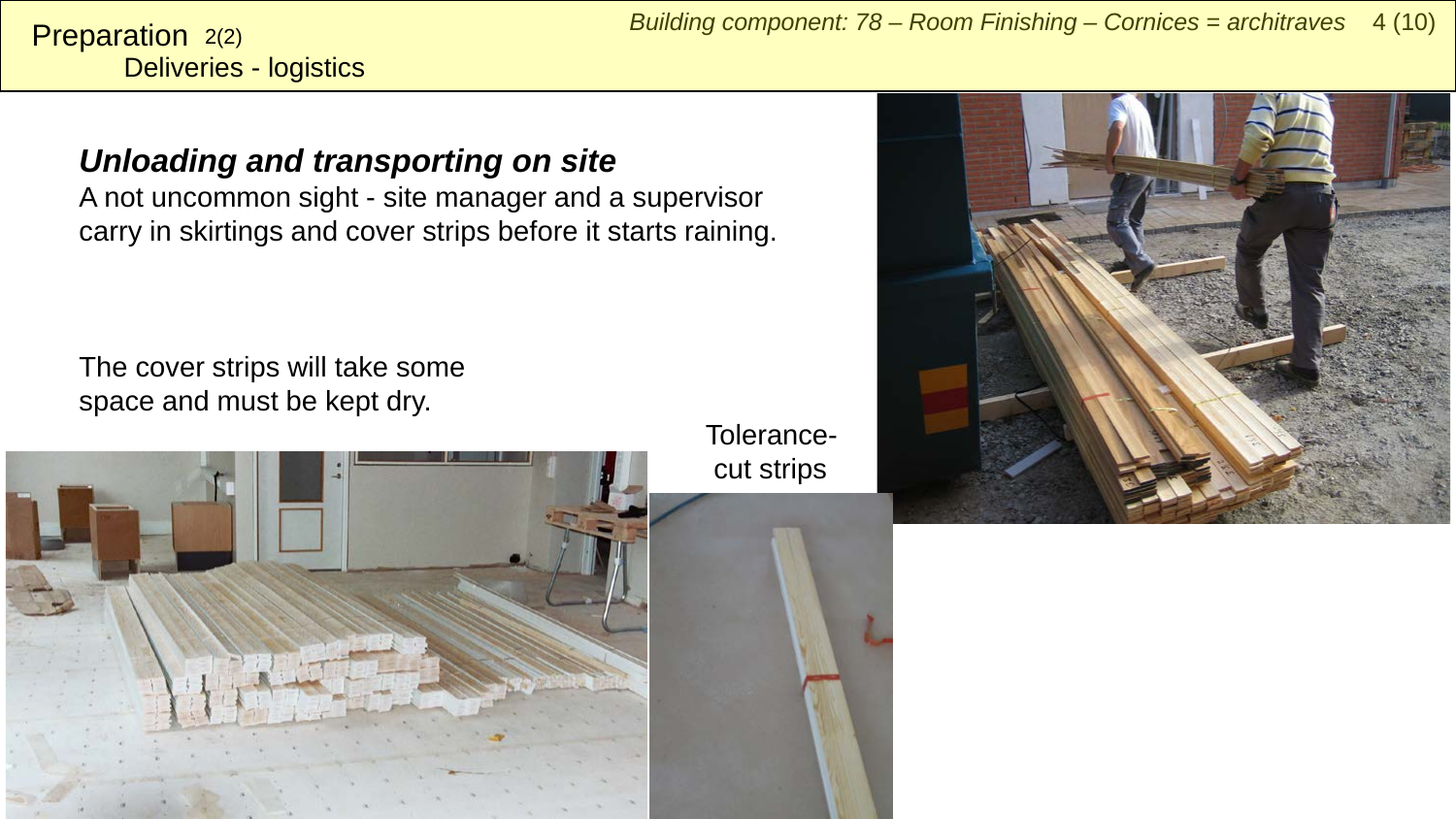## <span id="page-4-0"></span>Template & instructions Self-inspection 1(2)

| <b>No</b>        | <b>Check</b>         | <b>Method or</b><br>equipment | Frequency | <b>Result</b> | <b>Date</b><br><b>Signature</b> | <b>Deviation/Remedy</b><br><b>Approval/Non-A</b> |
|------------------|----------------------|-------------------------------|-----------|---------------|---------------------------------|--------------------------------------------------|
| $\mathbf{1}$     | Assembly, fasteners  |                               |           |               |                                 |                                                  |
| $\overline{2}$   | Splicing, strip ends |                               |           |               |                                 |                                                  |
| $\mathbf{3}$     | Marks after assembly |                               |           |               |                                 |                                                  |
| 4                |                      |                               |           |               |                                 |                                                  |
| 5                |                      |                               |           |               |                                 |                                                  |
| 6                |                      |                               |           |               |                                 |                                                  |
| $\overline{7}$   |                      |                               |           |               |                                 |                                                  |
| 8                |                      |                               |           |               |                                 |                                                  |
| $\boldsymbol{9}$ |                      |                               |           |               |                                 |                                                  |
| $10$             |                      |                               |           |               |                                 |                                                  |
| 11               |                      |                               |           |               |                                 |                                                  |
|                  |                      |                               |           |               |                                 |                                                  |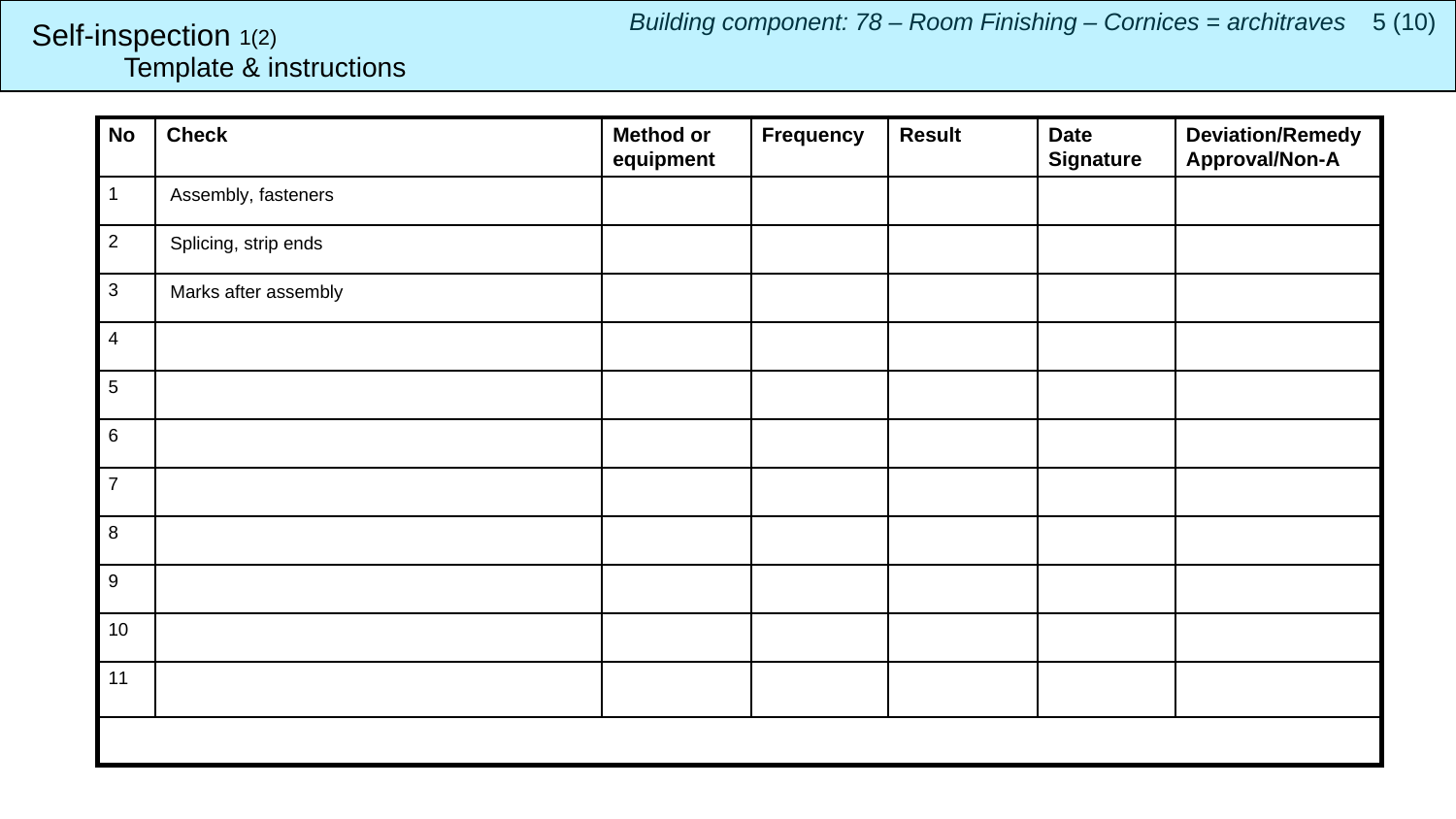## Key points Self-inspection  $2(2)$

## **Quality criteria for the project and the product**

- Study Drawings, Specifications and Inspection planning
- Think through the alternative **methods of production** and handling of materials, tools etc. that can meet the requirements



## *Pay particular attention to*

- Mount the cover strips as shown in the Specification
- Adapt fasteners for base and cover strip
- Sandpaper joints and corners etc predrill if required
- Do not mount damaged skirting boards
- Strips narrower than 55 mm nailed c/c 400 mm and width > 55 mm nailed in double rows with c/c 600 mm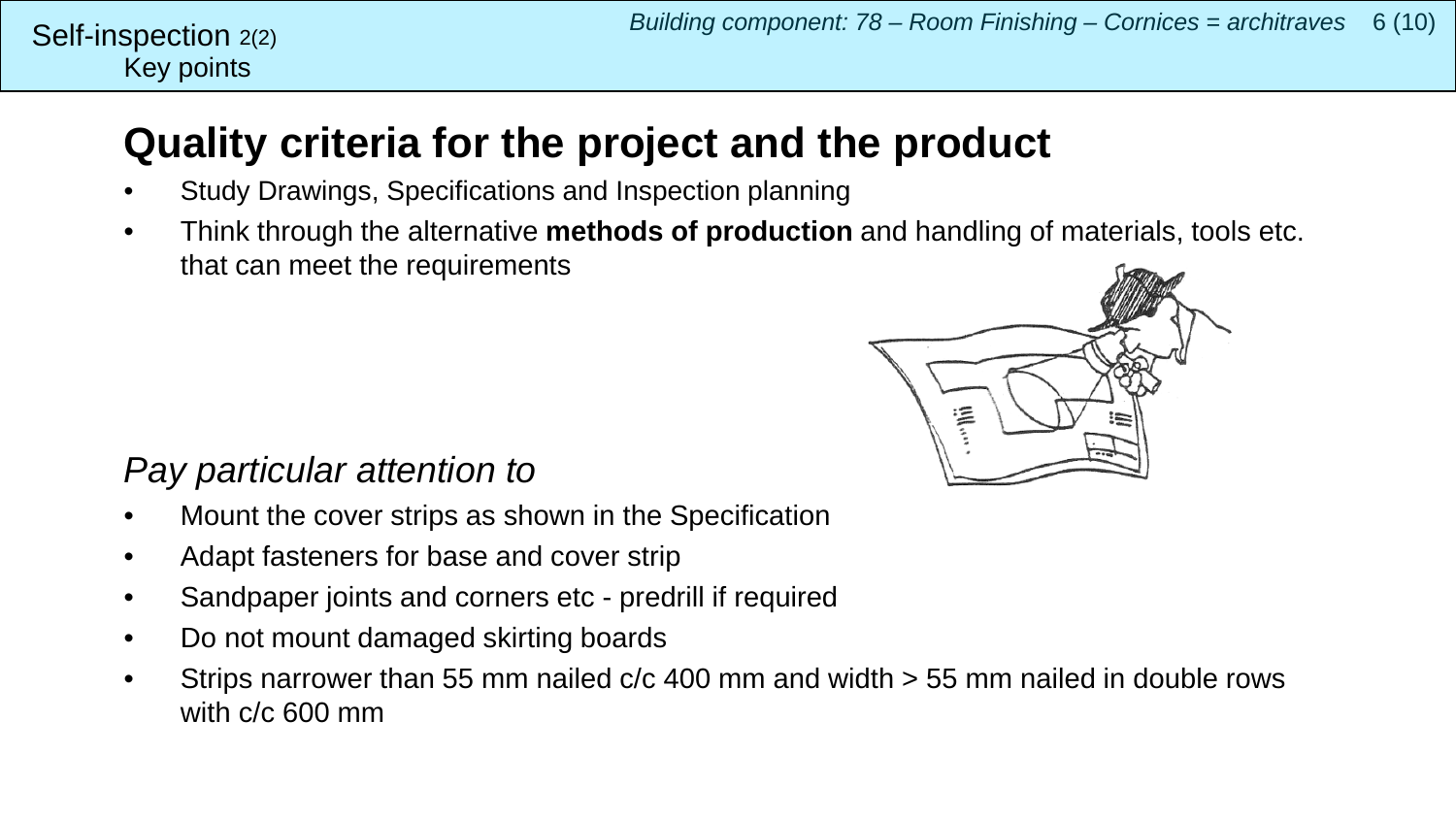#### <span id="page-6-0"></span>Work activity 1(4)

### *Measurement*

The over-lying horizontal strips are cut and mounted. Thereafter draw where the vertical strips are to be cut by holding them in place against the overlying strips.

The strips are tolerance-cut to minimize wastage.

### *Orderliness*

To minimize the amount of unnecessary running around, a number of strips are measured up and cut to the same time. It requires a certain amount of systemisation.



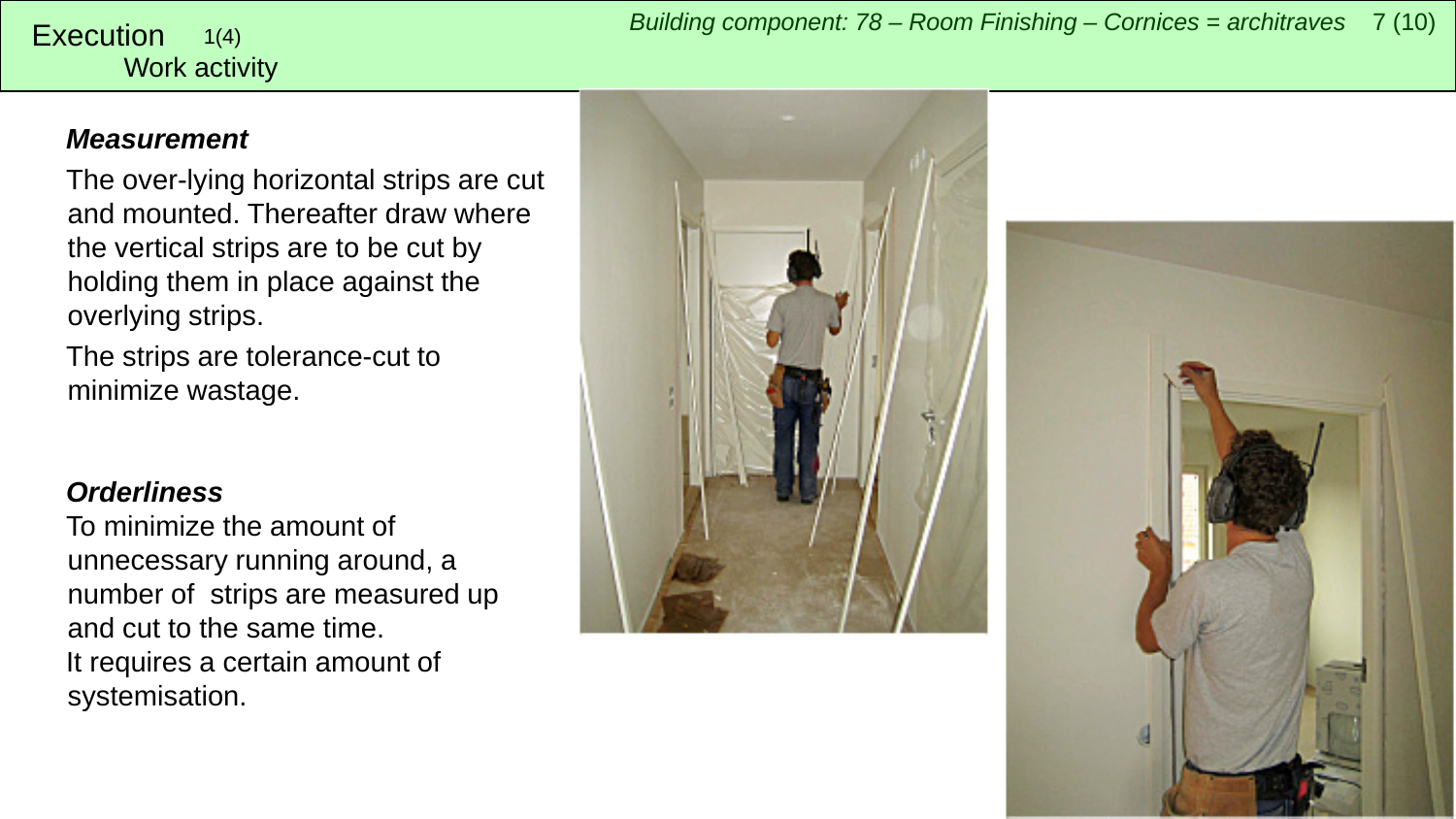# Work activity

#### *Cutting*

The strips are drawn together without mixing and mitred/cut obliquely.

Make sure that the sawdust is sucked up and the refuse directly put into sacks.



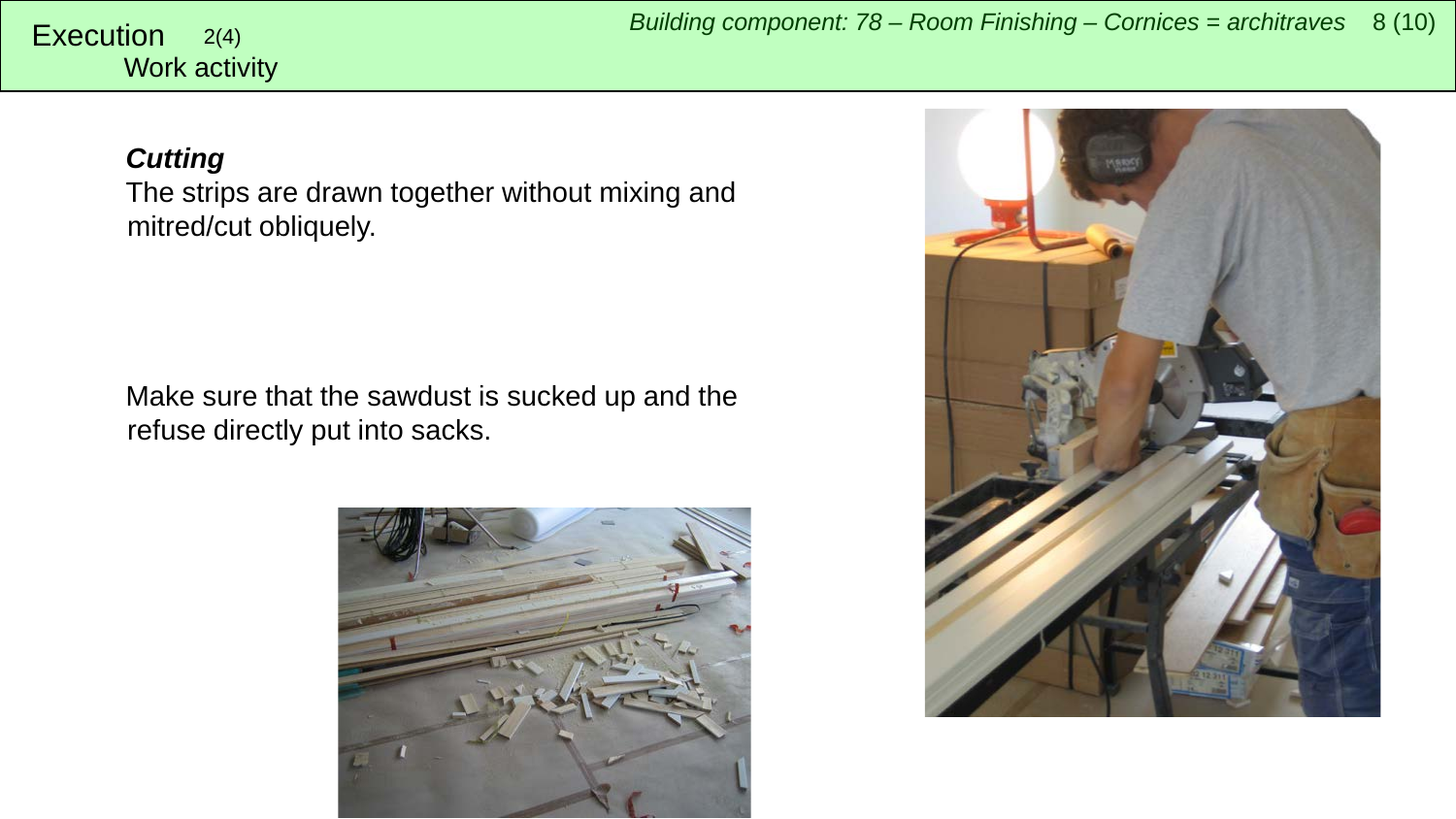Work activity

*Building component: 78 – Room Finishing – Cornices = architraves* <sup>9</sup> (10) Execution 3(4)



*Mounting* Nailing with nail gun and/or with hammer